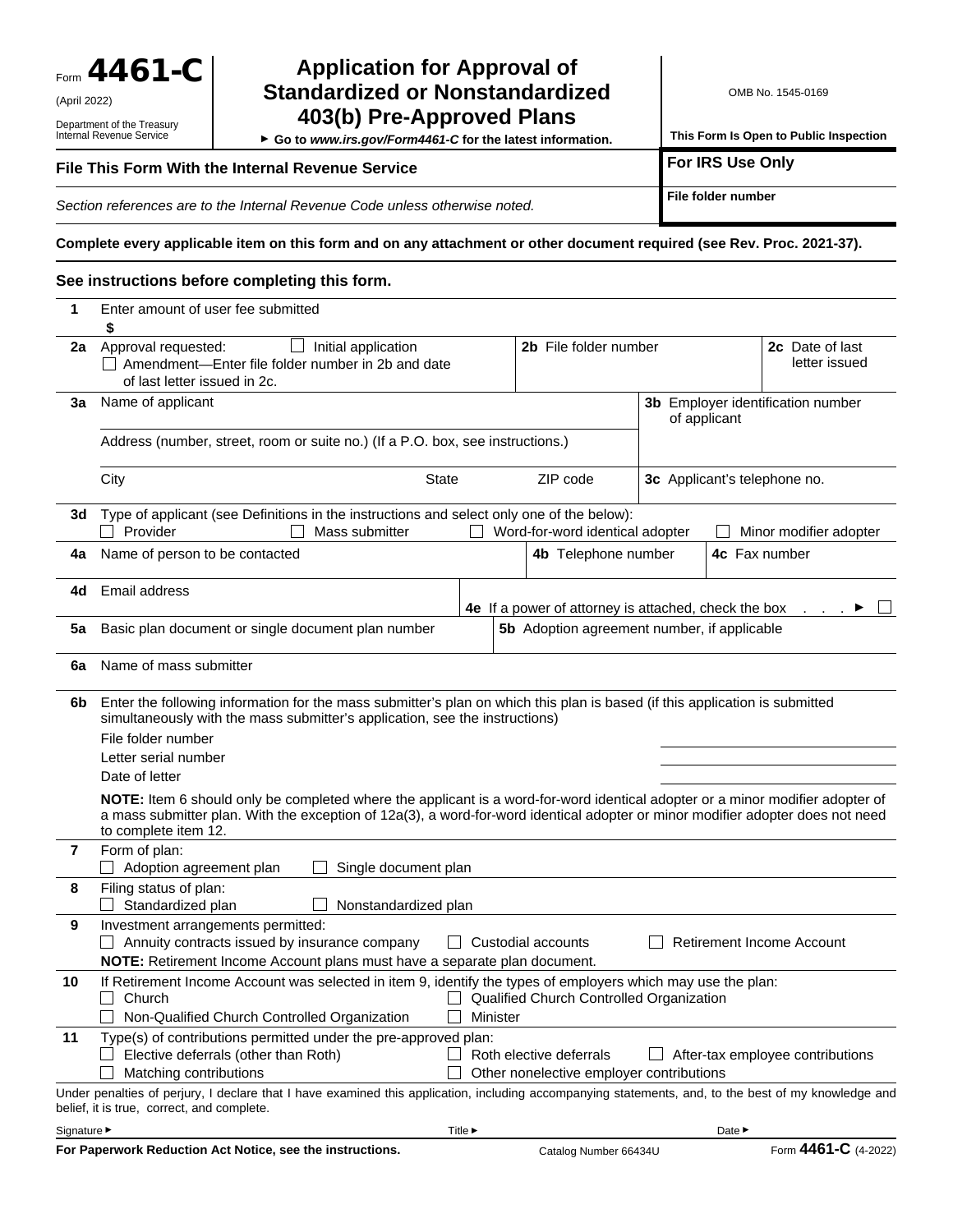|         | Form 4461-C (4-2022)                                                                                                                                                                                                                                  |     | Page 2    |  |  |
|---------|-------------------------------------------------------------------------------------------------------------------------------------------------------------------------------------------------------------------------------------------------------|-----|-----------|--|--|
| $12 \,$ | Procedural requirements:                                                                                                                                                                                                                              | Yes | <b>No</b> |  |  |
| a       | Have the following been submitted as required by instructions-                                                                                                                                                                                        |     |           |  |  |
|         | (1)                                                                                                                                                                                                                                                   |     |           |  |  |
|         | والمتعاون والمتعاون والمتعاون والمتعاون والمتعاون والمتعاون والمتعاون والمتعاون والمتعاون والمتعاون<br>Copy of plan?<br>(2)                                                                                                                           |     |           |  |  |
|         | (3)                                                                                                                                                                                                                                                   |     |           |  |  |
| b       | Do you have a procedure in place for the adoption and distribution of interim amendments made on behalf of                                                                                                                                            |     |           |  |  |
|         | adopting employers?<br>and the contract of the contract of the contract of the contract of the contract of the contract of the contract of the contract of the contract of the contract of the contract of the contract of the contract of the contra |     |           |  |  |
| c       | Is the plan patterned after, and substantially the same as, another plan submitted? (If "Yes," see specific<br>instructions.)<br>and the state of the state of the state of the                                                                       |     |           |  |  |
| d       | Provider (non-mass submitter) request. Complete (1) and (2). Skip if sponsoring solely a 403(b) Retirement<br>Income Account plan.                                                                                                                    |     |           |  |  |
|         | If you have only one pre-approved plan, do you have at least 15 eligible employers which are reasonably<br>(1)<br>expected to adopt this plan's basic plan document and adoption agreement or single document plan?                                   |     |           |  |  |
|         | If you have more than one pre-approved plan, do you have at least 15 eligible employers that are<br>(2)                                                                                                                                               |     |           |  |  |
| е       | Mass submitter request. Complete (1), (2), and (3).                                                                                                                                                                                                   |     |           |  |  |
|         | Are applications on behalf of the requisite number of providers who are adopting the same basic plan<br>(1)<br>document or single document plan on a word-for-word identical basis included? If "No," complete (2)                                    |     |           |  |  |
|         | If "No" to (1), enter the file folder number of the basic plan document or single document plan for which the<br>(2)<br>requisite number of adopting providers requirement is met.                                                                    |     |           |  |  |
|         | If this is a flexible plan, answer $(a)$ and $(b)$ .<br>(3)                                                                                                                                                                                           |     |           |  |  |
|         | Have you bracketed and identified the optional provisions of the plan?<br>the contract of the contract of the<br>(a)                                                                                                                                  |     |           |  |  |
|         | Have you included a copy of the written representation describing the choices available to providers<br>(b)                                                                                                                                           |     |           |  |  |
|         | Note: This application is designed to be used in conjunction with Rev. Proc. 2021-37. A List of Required Modifications (LRMs) is also<br>recommended for use and may be obtained from the IRS website at www.irs.gov/ep.                              |     |           |  |  |

Form **4461-C** (4-2022)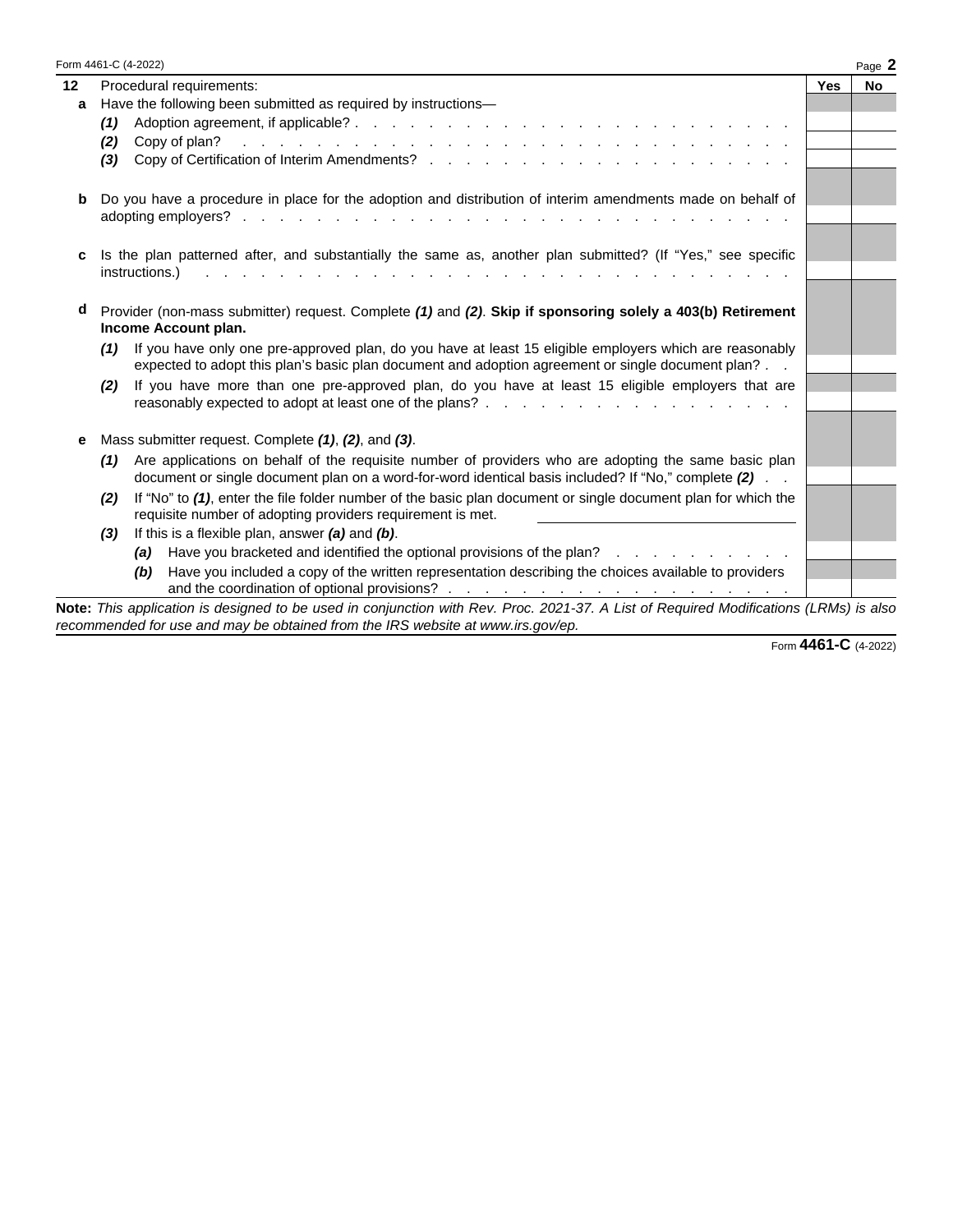# **General Instructions**

Section references are to the Internal Revenue Code unless otherwise noted.

#### **Future Developments**

For the latest information about developments related to Form 4461-C, such as legislation enacted after the form was published, go to *www.irs.gov/ Form4461-C*.

### **Purpose of Form**

Form 4461-C is used to apply for approval of a standardized or nonstandardized 403(b) pre-approved plan.

Be sure to submit a complete and accurate application, including Form 4461-C, and any attachment or other document required (see *www.irs.gov/ retirement-plans/preapproved-plansubmission-procedures* or Rev. Proc. 2021-37, 2021-38 I.R.B. 385). Complete every applicable line on the application and on any attachment or other required document. If an item doesn't apply, check the "N/A" box or enter "N/A" on the line where indicated as an option. If your application isn't complete, we will return it without processing it. The first page must be typed. Unless otherwise noted, the questions on Form 4461-C and any attachment or other required document apply to both standardized and nonstandardized 403(b) pre-approved plans.

**Requests for additional information.** If a letter requesting additional information or changes to plan documents is sent to the pre-approved plan provider or an authorized representative, such information and/or changes must be received no later than 30 days from the date of the letter. Failure to respond timely may result in the application being considered withdrawn. An extension of the 30-day time limit will only be granted for good cause.

**Inadequate submissions.** We will return, without further action, plans that aren't in substantial compliance with the 403(b) requirements or plans that are so deficient that they can't be reviewed in a reasonable amount of time.

### **Who May File**

A provider or mass submitter of a 403(b) pre-approved plan may file a Form 4461- C. See *Definitions*, later.

### **What To File**

Submit one copy of Form 4461-C for each separate adoption agreement or for each single document plan where no adoption agreement is used. For approval, file this application and each applicable document listed in line 12(a). A mass submitter should also file a

separate Form 4461-C for each word-forword identical adopter or minor modifier adopter of the plan.

**Multiple adoption agreement plans.** A provider may use one basic plan document for several plans. A provider may, for example, use one basic plan document for a governmental plan, a plan of a church or qualified church controlled organization (QCCO), and a plan of a non-QCCO that use separate adoption agreements. In addition, a single adoption agreement may be drafted to cover multiple types of eligible employers. However, the same basic plan document may not be used for a 403(b) plan intended to be a Retirement Income Account and a 403(b) plan not intended to be Retirement Income Account. See section 4 of Rev. Proc. 2021-37 for the definitions of governmental plan, church, QCCO, non-QCCO, Retirement Income Account, and eligible employer. In the case of a simultaneous submission of plans using the same basic plan document, submit only one copy of the basic plan document. If the requests aren't simultaneous, submit separate basic plan documents and include a cover letter identifying the original submission. The number assigned to the basic plan document must remain the same as in the prior submission. Standardized and Nonstandardized plans may not be set forth in a single adoption agreement.

**Two or more single document plans.** A single document plan may be used by more than one type of eligible employer; however, a Retirement Income Account plan must always be filed as a separate single document plan. Standardized and Nonstandardized plans may not be combined in one single document plan.

### **Where To File**

Send Form 4461-C to:

Internal Revenue Service Attn: Pre-Approved Plans Coordinator Room 6-403, Group 7521 P.O. Box 2508 Cincinnati, OH 45201-2508

If using Express Mail or a private delivery service, send to:

Internal Revenue Service Attn: Pre-Approved Plans Coordinator Room 6-403, Group 7521 550 Main Street Cincinnati, OH 45202

**Signature.** The application must be signed by a partner or officer of the applicant who is authorized to sign on behalf of the applicant, or other person authorized by a power of attorney. The power of attorney should be filed with the application.

**Disclosure requested by taxpayer.** A taxpayer may request the IRS to disclose and discuss the return or return information with any person the taxpayer designates in a written request. If you want to designate a person or persons to assist in an application for approval, you must provide the IRS office of jurisdiction

• The taxpayer's name, address, employer identification number, and plan number(s).

with a written request that contains:

• The name, address, Social Security number, and telephone number of the person or persons whom you are authorizing to receive return information.

• A paragraph that clearly describes the return or return information that you authorize the IRS to disclose.

• An authorized signature (see above).

As an alternative to providing the above statement, you may submit Form 2848, Power of Attorney and Declaration of Representative.

## **Definitions**

**Adoption agreement.** The portion of the plan containing all the options the adopting employer may select. The adoption agreement may include blanks or fill-in provisions for the employer to complete if it also includes parameters on these provisions that preclude an employer from completing them in a manner that could violate the 403(b) requirements. Each separate adoption agreement is treated as a separate plan and will receive its own opinion letter.

**Basic plan document.** The portion of the plan containing all the nonelective provisions applicable to all adopting employers. No options (including blanks to be completed) may be provided in the basic plan document except for options in flexible plans.

**Single document plan.** A single document plan consists of a single plan document without an adoption agreement. A single document plan may contain alternate paragraphs and options that may be selected by an adopting employer. A single document plan may include blanks or fill-in provisions for the employer to complete only if the plan also includes parameters on these provisions that preclude an employer from completing them in a manner that could violate the 403(b) requirements.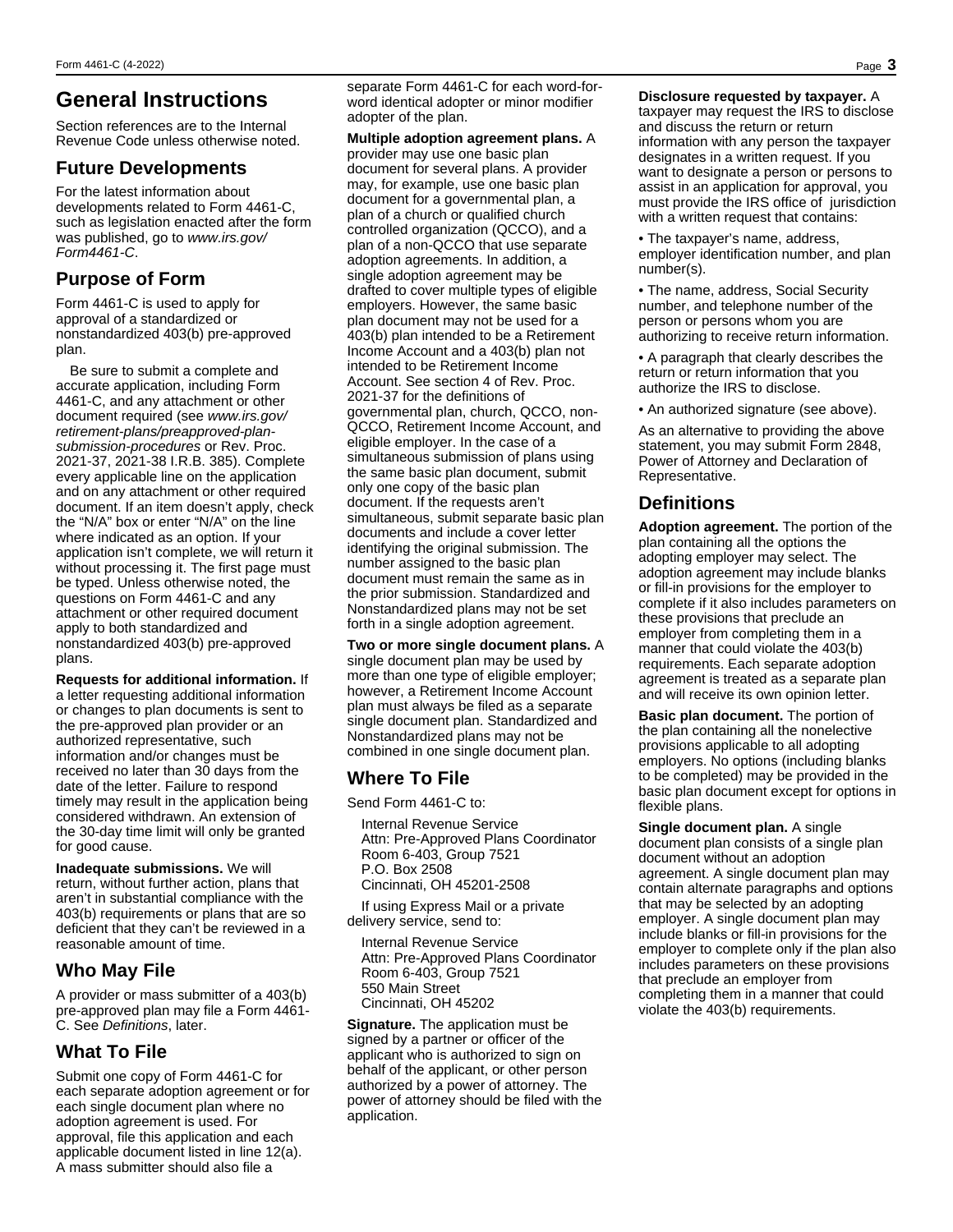**Flexible plan.** A plan submitted by a mass submitter which contains certain optional provisions as allowed by section 11.03(1) of Revenue Procedure (Rev. Proc.). 2021-37. Providers who adopt a flexible plan may include or delete any optional provision designated as such in the mass submitter's plan. A flexible plan adopted by a provider that differs from the mass submitter plan only because of the deletion of certain optional provisions will be treated as a plan that is word-forword identical to the mass submitter plan.

**Mass submitter.** As set forth in Rev. Proc. 2021-37, any entity that submits applications on behalf of at least 15 unaffiliated providers each of which is sponsoring, on a word-for-word identical basis, the same plan. A mass submitter is treated as a mass submitter with respect to all its plans, provided the 15 unaffiliated-provider requirement is met with respect to at least one plan.

Affiliation is determined under Sections 414(b) and (c). Any law firm, accounting firm, consulting firm, or similar organization, will be considered to be affiliated with its partners, members, associates, or similar affiliated persons. For purposes of determining whether 15 unaffiliated providers offer, on a word-forword identical basis, the same 403(b) pre-approved plan, a mass submitter that is also a provider is treated as an unaffiliated provider.

**Opinion letter.** An opinion letter is a written statement issued by the IRS to a provider or mass submitter that the form of a 403(b) pre-approved plan satisfies the 403(b) requirements.

**403(b) Pre-approved plan.** A 403(b) pre-approved plan is a plan (including a plan covering self-employed individuals) that is made available by a provider for adoption by eligible employers. The term 403(b) pre-approved plan includes both standardized and nonstandardized plans. A 403(b) pre-approved plan may be an adoption agreement plan or a single document plan. An adoption agreement plan consists of a basic plan document and an adoption agreement. A single document plan consists of a single plan document offered by a provider without an adoption agreement.

**Provider.** A provider is any person (including a mass submitter, if applicable) that (1) has an established place of business in the United States where it is accessible during every business day; and (2) represents to the IRS that it has at least 15 eligible employers, each of which is reasonably expected to adopt one of the 403(b) pre-approved plans of the provider. A provider may apply for opinion letters for any number of 403(b) pre-approved plans.

A provider also includes any person that has an established place of business in the United States where it is accessible during every business day and offers a plan as a word-for-word identical adopter or minor modifier adopter of a plan of a mass submitter, regardless of the number of eligible employers that are expected to adopt the plan.

**Standardized plan.** A standardized plan is a 403(b) pre-approved plan that meets the requirements of section 5.18 of Rev. Proc. 2021-37.

**Nonstandardized plan.** A nonstandardized plan is a 403(b) preapproved plan that is not a standardized plan.

#### **Specific Instructions**

**Line 1.** All applications submitted must be accompanied by the appropriate user fee and Form 8717-A, User Fee for Employee Plan Opinion Letter Request, as determined from the schedule in Rev. Proc. 2022-4, 2022-1 I.R.B. 161 (or the most recent version, updated annually). Applications submitted without the proper user fee won't be processed and will be returned to the applicant. Additionally, the IRS requests that applications be submitted by thumb or flash drive instead of being submitted as paper files, and that the documents be saved in Microsoft Word or Adobe Acrobat PDF format. The IRS strongly encourages providers to take advantage of this electronic submission format. To pay a fee, a provider must continue to submit a paper check and a paper Form 8717-A.

**Line 3a.** Enter the name and address of the applicant. If the post office doesn't deliver mail to the street address and the applicant has a P.O. box number, show the P.O. box number instead of the street address.

**Line 4a.** If the person to be contacted is other than an employee of the applicant, please enclose an authorized power of attorney. See *Disclosure requested by taxpayer*, earlier.

**Line 4c.** Enter a fax number to receive notice of preliminary approval of the applicable plan, subject to final approval by opinion letter.

**Line 5a.** Enter the two-digit number you have assigned to your single document plan or basic plan document that accompanies the adoption agreement for which you are requesting approval. If multiple adoption agreements are linked to the same basic plan document, use the same two-digit basic plan document number for all applications.